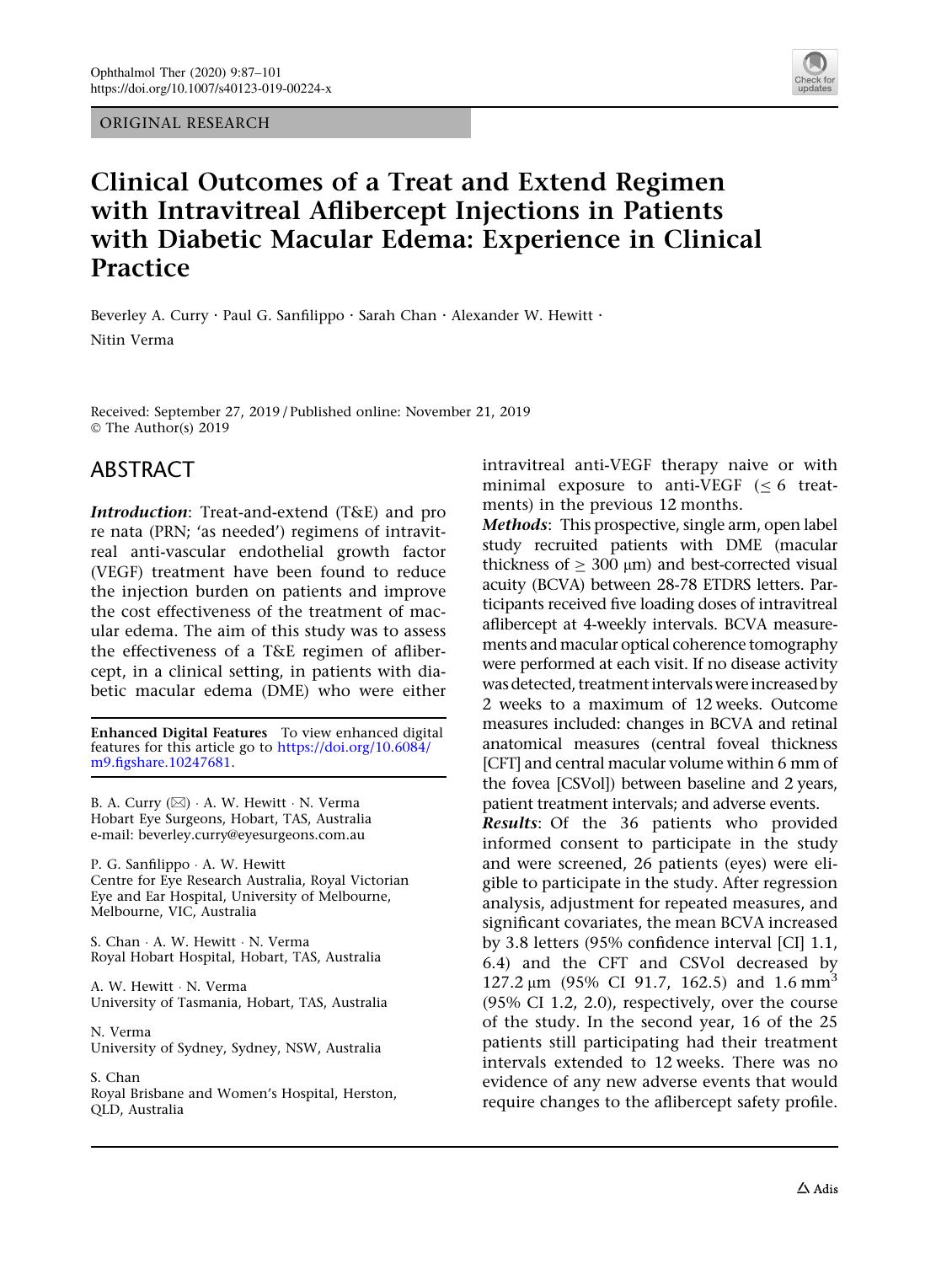Conclusion: For the majority of patients presenting with DME, a T&E regimen of aflibercept in the first 2 years of therapy is a practical alternative to PRN treatment with regular review.

Trial Registration: Australian New Zealand Clinical Trials Registry number, ACTRN126180 00428268.

Funding: This investigator-initiated study was supported by Bayer Australia Ltd. who provided the study treatment and some financial assistance.

Keywords: Aflibercept; Anti-vascular endothelial growth factor; Clinical setting; Diabetic macular oedema; Treat and extend

### Key Summary Points

#### Why do this study?

Regular intravitreal injections of antivascular endothelial growth factor (VEGF) are currently the first-line treatment for centrally located diabetic macular edema (DME).

In clinical trials, treat and extend (T&E) and pro re nata (PRN; 'as needed') regimens of intravitreal anti-VEGF treatment have been found to reduce the injection burden on patients and improve the cost effectiveness of the treatment of macular edema.

The aim of this study was to assess the effectiveness of a T&E regimen of aflibercept, in a clinical setting, in patients presenting DME either intravitreal anti-VEGF therapy naive or with relapsed DME with minimal exposure  $( \leq 6$  treatments) to anti-VEGF in the previous 12 months.

### What did we learn?

At the end of 2 years, 75% of the participants remaining in the study had their treatment intervals extended to the maximum 12 weeks with no signs of disease activity, indicating that a T&E regimen of aflibercept is a practical alternative to PRN treatment with regular review.

# **INTRODUCTION**

Diabetes accounts for a significant burden of global chronic disease  $[1]$  $[1]$  $[1]$ , with the ophthalmic complications of diabetic retinopathy (DR) and diabetic macular edema (DME) representing the commonest causes of early onset blindness worldwide [[2](#page-12-0)]. More than 1.7 million (7%) Australians live with diabetes. The prevalence of the disease increases with age and is estimated to be threefold higher in aboriginal Australians than in Caucasian Australians [\[3](#page-13-0)]. In the 2015–16 National Eye Health Survey (NEHS) of Australian adults  $($ 40 years of age), 29% of those who self-reported diabetes also had DR; 8% had vision-threatening DR and 4% had clinically significant DME [\[4\]](#page-13-0).

In the mid-1980s laser macular photocoagulation was recommended as the gold standard treatment for DME [[5](#page-13-0)]. However, detection of high levels of vascular endothelial growth factor (VEGF) in eyes with macular edema secondary to microvascular disease (notably age-related macular degeneration, retinal vein occlusion and DME) [\[6](#page-13-0)] and a greater understanding of its role in the pathogenesis of these conditions resulted in the development of pharmaceutical agents targeting VEGF receptors [\[7](#page-13-0), [8](#page-13-0)]. Furthermore, consistent evidence from clinical trials and clinical practice demonstrating the superiority of anti-VEGF treatment over laser treatment, particularly in cases where the efficacy outcome of interest was visual acuity rather than anatomical response [[9–13](#page-13-0)], has resulted in the adoption of anti-VEGFs as first-line therapy for the treatment of macular edema.

In Australia, aflibercept (Eylea; Regeneron, Tarrytown, NY, USA) and ranibizumab (Lucentis<sup>®</sup>; Genentech, Inc., San Francisco, CA, USA) are the only anti-VEGF agents indicated for the treatment of DME. Both have been listed for reimbursement on the Pharmaceutical Benefits Scheme for treatment of this disease since 1 October 2015. Prior to this listing, the VEGF inhibitor used to treat DME was off-label bevacizumab (Avastin<sup>TM</sup>; Genentech, Inc., San Francisco, CA, USA). Bevacizumab and ranibizumab are both recombinant antibodies to VEGF-A (the latter is a small Fab antibody fragment which binds to all isoforms of VEGF-A),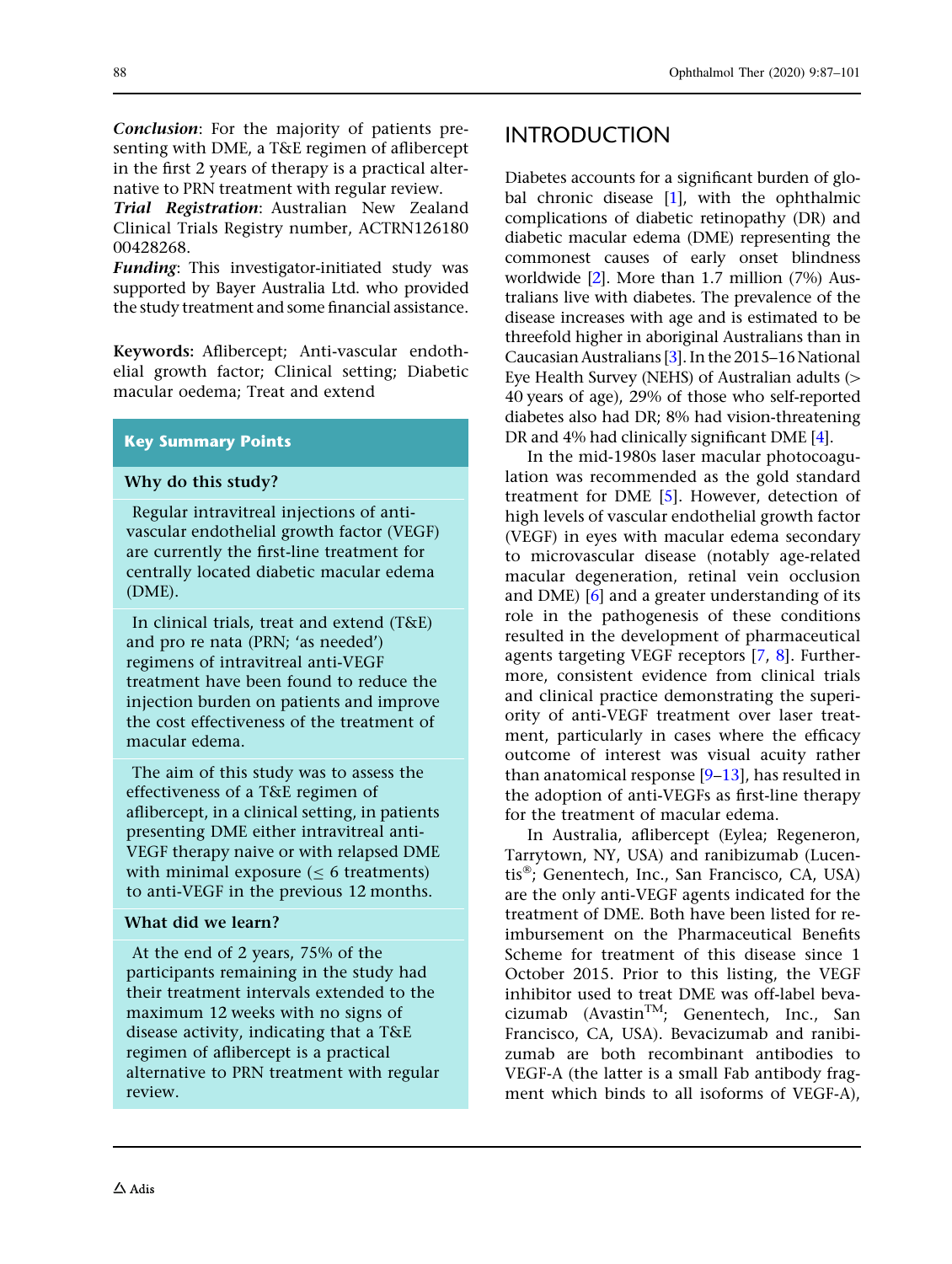while aflibercept is a soluble recombinant human protein attached to the Fc portion of an immunoglobulin G molecule; it has a higher affinity for both VEGF-A and VEGF-B, as well as to placental growth factors PIGF-1 and PIGF-2 that have also been identified as being important in the pathogenesis of DME [[14](#page-13-0), [15](#page-13-0)].

In clinical trials and clinical practice treat and extend (T&E) and pro re nata (PRN; 'as needed') regimens of anti-VEGF treatment, in response to signs of disease activity, have been found to be beneficial in reducing the injection burden on patients and improving the cost effectiveness of treatment with little reduction in clinical outcomes [[16](#page-13-0)].

The aim of this study, initiated prior to aflibercept being indicated for the treatment of DME in Australia, was to assess the effectiveness of a 2-year T&E regimen of aflibercept, in a clinical setting, in patients with DME with no history of intravitreal anti-VEGF therapy or in those with relapsed DME with minimal exposure ( $\leq$  6 previous treatments) in the 12 months prior to screening.

# METHODS

### Study Design

This study was an open-label, prospective, investigator-led interventional study in a clinic setting. Institutional ethics approval was obtained from the Tasmanian Health and Medical Research Ethics Committee (THMREC) prior to study commencement (Protocol Ref No: H0014556) and registered with the Australian New Zealand Clinical Trials Registry (ANZCTR; ACTRN12618000428268). Informed consent was obtained from all participants prior to enrollment, in accordance with Springer's ethical policies. The study adhered to the tenets of the 1964 Declaration of Helsinki, as revised in 2013, and to the protocol approved by THMREC.

### Participants

Patients aged  $> 18$  years with type 1 or type 2 diabetes mellitus who presented for routine ophthalmologic examination and found to have DME with central macular involvement were invited to participate in the study. Eligible participants had a study eye that met the following criteria: a best-corrected baseline visual acuity (BCVA) of between 24 and 78 letters on the Early Treatment Diabetic Retinopathy Study (ETDRS) chart at 3 m; central retinal thickness within 1 mm of the fovea (CFT) of  $>$  300  $\mu$ m by spectral domain-optical coherence tomography (OCT; Heidelberg Spectralis; Heidelberg Engineering Inc., Heidelberg, Germany); no anti-angiogenic drug treatment in the study eye in the preceding 120 days and in the previous 90 days in the fellow eye; no more than two macular laser photocoagulation treatments in the previous 6 months; no pan-retinal photocoagulation (PRP) or macular laser photocoagulation in the previous 90 days; no intra-ocular or peri-ocular corticosteroid treatment in the previous 120 days and no evidence of ocular or peri-ocular infection, active proliferative diabetic retinopathy, visually significant cataract, uncontrolled glaucoma, or other macular pathology (e.g., laser burns or scars, wet agerelated macular degeneration, or macular holes) that might influence the outcomes of the study. Patients were also excluded if they had glycosylated serum hemoglobin (HbA1c)  $> 12\%$  or any other unstable systemic medical condition at baseline. Diagnosis was confirmed by fluorescein angiogram, and only one eye was selected as the study eye. If the patient had two eyes with DME the most recently diagnosed eye was selected as the study eye.

### Study Assessments

Assessments at each study visit included BCVA intra-ocular pressure (Icare; Tiolat Oy, Helsinki, Finland), OCT scans and slit lamp examination. At baseline and study completion, participants also underwent color fundus photography (CentreVue Digital Retinography System; Centervue S.p.A, Padova, Italy) and fluorescein angiography (Heidelberg Spectralis; Heidelberg Engineering Inc.) if indicated. At each follow-up visit, participants were asked about any adverse events and any changes in their health or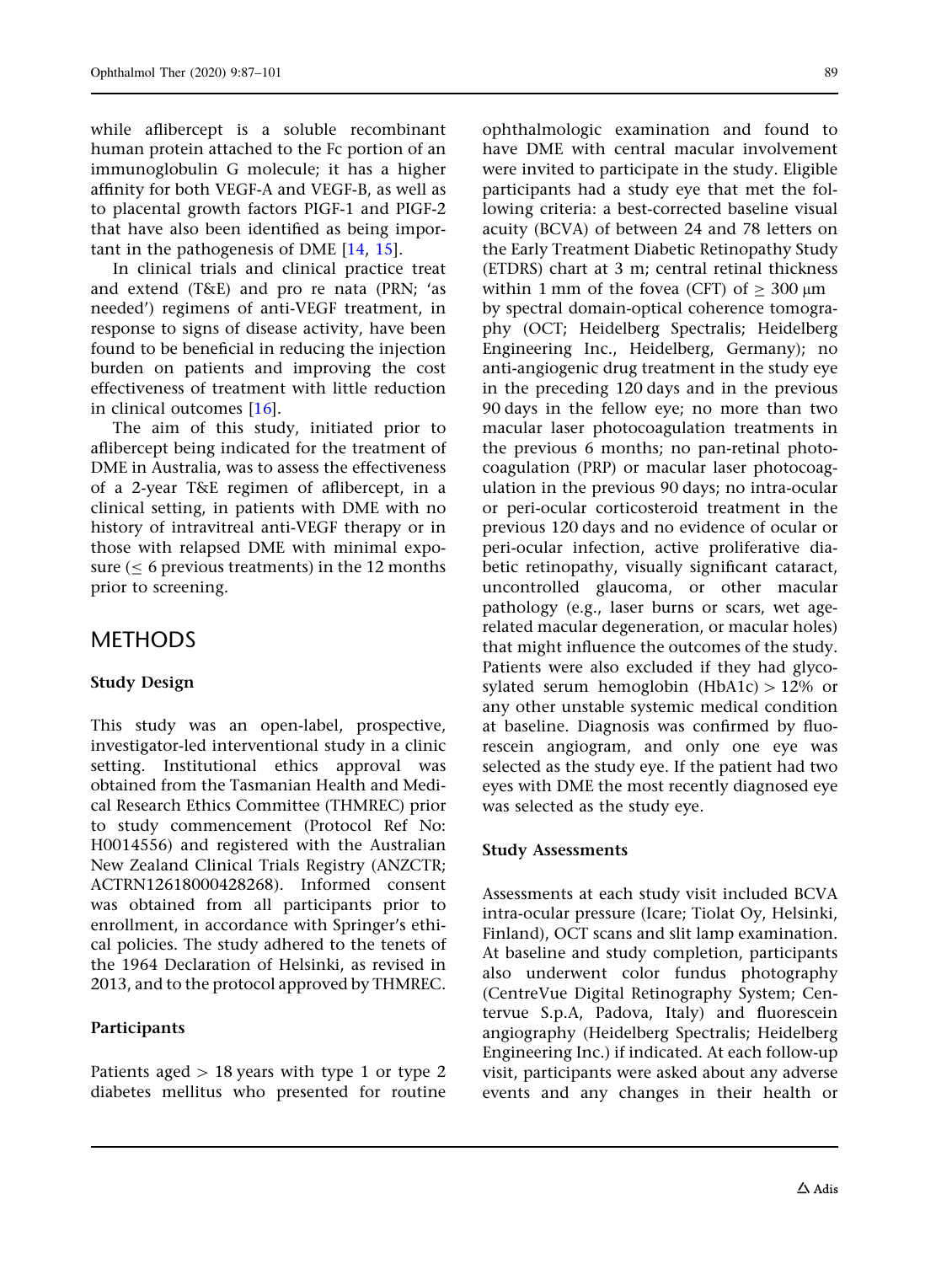medications. All serious adverse events were reported to the manufacturers and the local ethics committee.

### Treatment Protocol

All participants were given five 4-weekly loading doses of 2 mg/0.05 mL aflibercept from single-use vials provided by Bayer Australia Ltd. (Pymble, NSW, Australia). The intravitreal injections were performed according to the regular procedure of each investigator using a 30-gauge needle inserted after local anesthesia and using aseptic technique. Post-injection, hand movement perception was confirmed, the eye was irrigated with saline, and artificial tear drops were administered if required.

After the first five monthly loading injections, treatment intervals were determined according to a T&E regimen, based on the presence of disease activity, i.e., a loss of  $> 5$ BCVA letters at any time during the study (considered by the treating physician to be attributable to disease activity) or persistent macular edema (macular thickness of  $>$  300  $\mu$ m or increase in CFT of 50  $\mu$ m). If none of these criteria were met, the participant's injection interval was increased by 2 weeks until a maximum of 12-weekly dosing was attained. If either criteria were met, the injection interval decreased by 2 weeks (if  $>$  4 weeks), or returned to 4 weeks (at the discretion of the investigator) until disease activity was minimized. Participants who experienced significant and rapid progression of disease or became unresponsive to aflibercept had the option to withdraw and have rescue therapy, such as, for example, laser photocoagulation therapy or intravitreal steroids.

### Outcome Measures

The primary outcome measures were the mean change in BCVA and the proportion of participants with a change in BCVA of  $> 5$  and  $> 10$ letters between baseline and 2 years of followup. Secondary efficacy endpoints were the mean changes in CFT and central macular volume within 6 mm of the fovea (CSVol) between

baseline and 2 years and the frequency of aflibercept injections over the course of the study.

### Statistical Analysis

Statistical analyses were performed in the R statistical environment (R Development Core Team, 2014; R Foundation for Statistical Computing, Vienna, Austria). Continuous and categorical variables were summarized as means with standard deviation (SD) and frequencies (percentages), respectively, as appropriate. Mean changes in continuous variables were assessed using linear mixed models regression to account for the correlation in observations from the same individual over time. Predictors included in the full model for each outcome variable were visit, age, sex, intra-ocular pressure, treatment number, lens status, previous laser treatment (PRP), the number of PRP treatments, and baseline HbA1c. Final models for each outcome were generated using stepwise regression to eliminate non-significant variables. A binomial variable was also used to evaluate the effect of presenting with  $BCVA <$ 69 vs.  $> 69$  ETDRS letters at baseline. For all analyses  $p$  values of  $\lt$  0.05 were considered to be statistically significant. The results of this study are presented in accordance with intention-to-treat analysis, with the outcome measures of three patients who did not complete the study carried forward.

# RESULTS

### Baseline Characteristics

Of the 36 patients consented and screened, 26 (61% male) were eligible to participate in the study and completed the loading phase. Participant characteristics are presented in Table [1.](#page-4-0) Of the 26 eyes included in the study, nine of 14 right eyes and eight of 12 left eyes were phakic. At baseline, the mean BCVA was ETDRS 69.7 (range 59–78) letters and the mean CFT and CSVol were 416.6 (range 309–725)  $\mu$ m and 10.0 (range  $7.4-13.5$ )  $mm^3$ , respectively. Male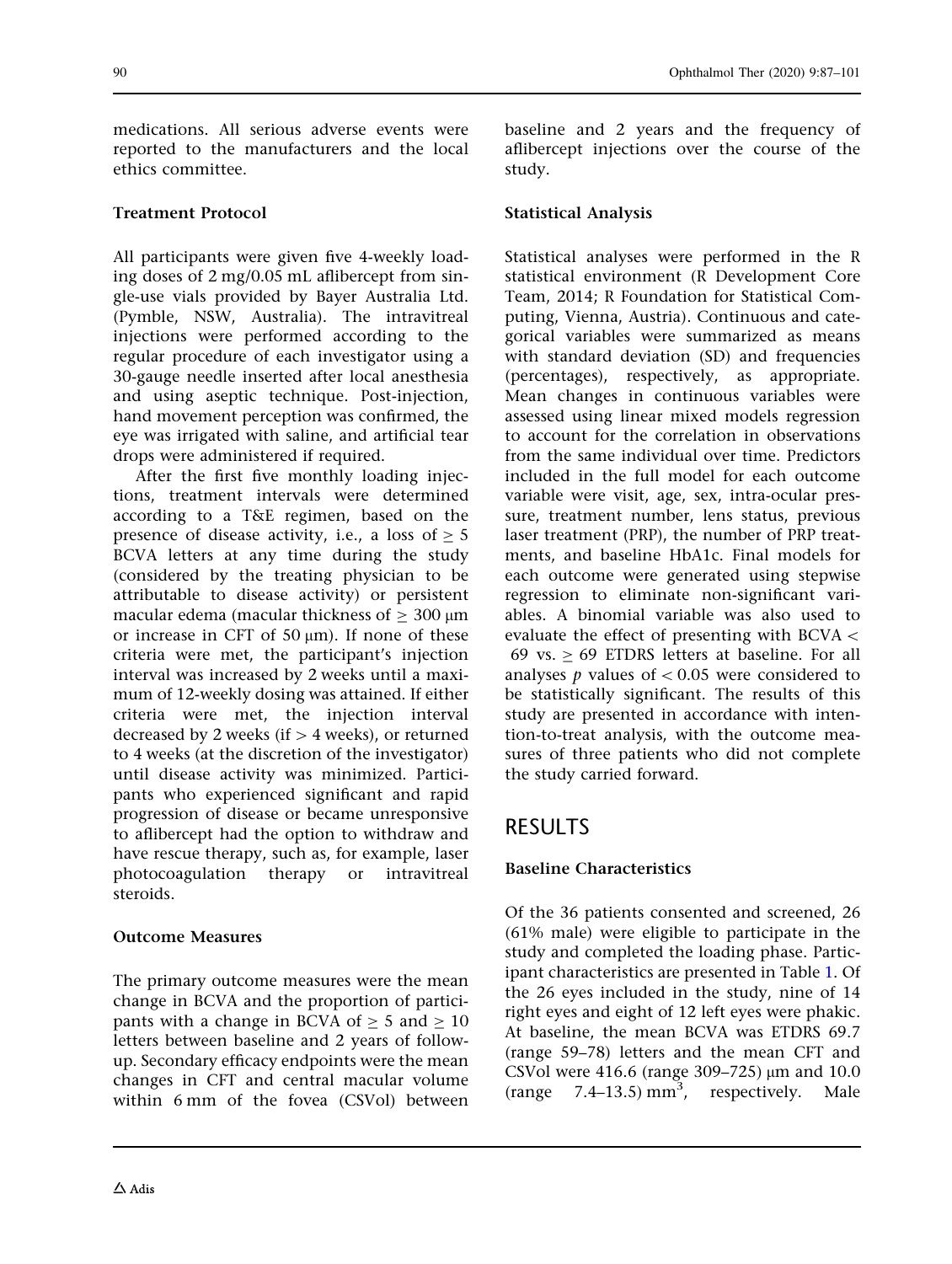<span id="page-4-0"></span>participants had a slightly higher BCVA, with correspondingly lower CFT and CSVol, than female participants, but none of these differences were statistical significance.

Eighteen participants (12 male, 6 female) had a BCVA of  $> 69$  (mean 73.2, SD 3.4) letters, and eight participants (4 male, 4 female) had a BCVA of  $<$  69 (mean 61.9, SD 2.7) letters, but there were no significant differences in mean CFT or CSVol of eyes with BCVA of  $<$  69 letters and BCVA  $\geq$  69 letters: 394.4 (SD 81.4) vs. 426.4 lm (SD 134.4) and 9.72 (SD 1.4) vs.  $10.3$  mm<sup>3</sup> (SD 1.72), respectively.

At baseline, 21 eyes (81.7%) had severe and five eyes had moderate DME [[17\]](#page-13-0), and review of fundal photographs indicated that 12 eyes had mild, eight had moderate, and six had severe non-proliferative diabetic retinopathy. Thirteen eyes had previously been treated with PRP and seven eyes previously treated with bevacizumab had a mean of 3.1 (SD 2.7) injections in the year prior to screening. Baseline HbA1c ranged from 6.2 to 11.1%, and although the majority of participants (22/26) were insulin dependent only three had type 1 diabetes.

#### Visual Acuity

Mean BCVA and a summary of the change in BCVA over the course of the study are presented in Table [2](#page-5-0). After 2 years of aflibercept treatment, the BCVA of 12 participants (46%) had improved by  $> 5$  letters and a further eight participants had maintained their baseline BCVA (Table [2\)](#page-5-0). The mean change in BCVA at 6, 12, and 18 months and 2 years after adjustment for significant covariates, namely, age, sex, and baseline HbA1c, is presented for the overall study population in Table [3](#page-7-0) and illustrated according to baseline BCVA  $(< 69$  letters or

Table 1 Participant characteristics at baseline

| Participant characteristics         | All            | <b>Males</b>   | Females        |  |
|-------------------------------------|----------------|----------------|----------------|--|
| Patients, <i>n</i> (right eyes)     | 26(14)         | 16(9)          | 10(5)          |  |
| Age, years                          | 67.4(10.6)     | 68.8(9.9)      | 62.2 (11.70)   |  |
| Phakic: pseudophakic eyes, n        | 9:17           | 6:10           | 3:7            |  |
| BCVA, EDTRS letters                 | 69.7 $(6.2)$   | 70.9(6.3)      | 67.8(5.6)      |  |
| $CFT$ , $\mu$ m                     | 416.6(121.3)   | 404.4(93.5)    | 436.1(157.1)   |  |
| $CSVol$ mm <sup>3</sup>             | 10.0(1.6)      | 10.0(1.5)      | 10.3(1.5)      |  |
| Diabetes mellitus type 1, n         | $\mathfrak{Z}$ | $\overline{2}$ | 1              |  |
| Insulin treatment, n                | 22             | 13             | 9              |  |
| Baseline HbA1c, %                   | 8.16(1.32)     | 7.8(1.36)      | 8.64(1.17)     |  |
| De novo ME, $n$                     | 15             | 11             | $\overline{4}$ |  |
| Diabetic retinopathy history, years | 4.1(3.4)       | 3.8(3.0)       | 4.7(3.2)       |  |
| Previous laser, n                   | 13             | 9              | 4              |  |
| Previous anti-VEGF, n               | 7              | 4              | 3              |  |

Values in table are presented as the mean with the standard deviation (SD) in parenthesis, unless indicated otherwise BCVA Best-corrected visual acuity measured after refraction using Early Treatment Diabetic Retinopathy Study (ETDRS) charts, CFT central retinal thickness within 1 mm of the fovea, CSVol central subfoveal volume within 6 mm of the fovea, HbA1c glycosylated hemoglobin, ME macular edema, n number of participants (eyes) in that category, VEGF vascular endothelial growth factor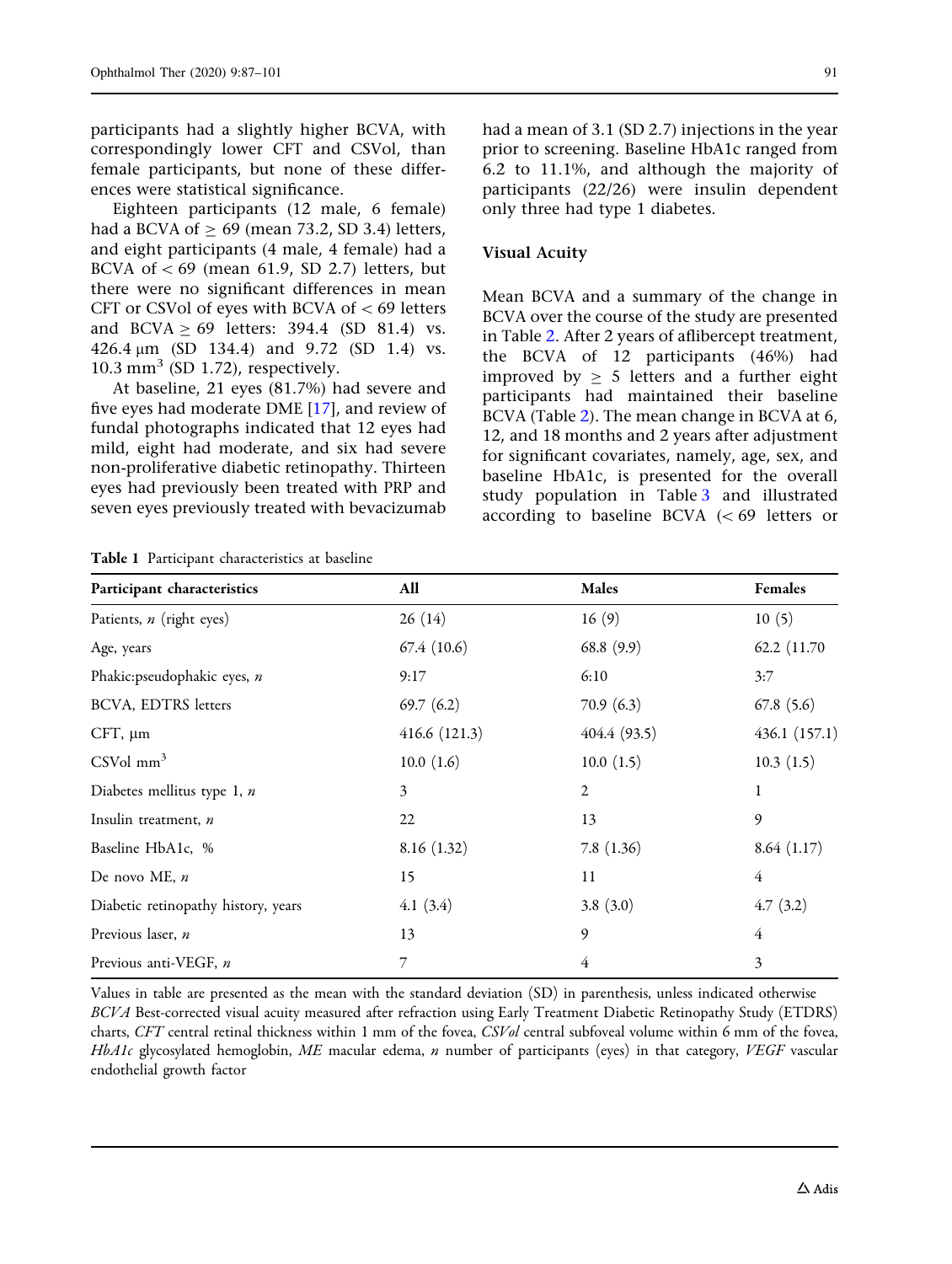<span id="page-5-0"></span> $\geq$  69 letters) in Fig. [1](#page-8-0). The greatest improvements in vision were observed within the first few months of treatment. At 6 months, the mean improvement in visual acuity was 3.7 letters. Thereafter, BCVA varied in a see-saw pattern, being most evident in participants with a baseline BCVA of  $<$  69 letters. Although the initial gains in vision were maintained throughout study duration, there was no additional significant improvement in BCVA between 6 months and 2 years (Table [3\)](#page-7-0) and no statistically significant difference between the

| <b>BCVA</b> and retinal morphology           | Time post commencement of affibercept treatment |                  |                  |                |  |
|----------------------------------------------|-------------------------------------------------|------------------|------------------|----------------|--|
|                                              | 6 months                                        | 1 year           | 18 months        | 2 years        |  |
| Mean number of BCVA letters                  | 73.5 (9.4)                                      | 74.3 (9.4)       | 72.3(12.0)       | 73.8 (10.7)    |  |
| Change in number of BCVA (letters), n        |                                                 |                  |                  |                |  |
| Gain of $\geq$ 15 letters                    | $\mathbf{0}$                                    | $\theta$         | $\boldsymbol{0}$ | $\mathbf{1}$   |  |
| Gain of 10-14 letters                        | 5                                               | 6                | $\mathfrak{2}$   | 6              |  |
| Gain of 5-9 letters,                         | 5                                               | 9                | 11               | 7              |  |
| Loss or gain of $<$ 5 letters                | 14                                              | 8                | 8                | 8              |  |
| Loss of 5-9 letters                          | $\overline{2}$                                  | $\mathfrak{2}$   | $\mathfrak{2}$   | 2              |  |
| Loss of $\geq 10$ letters                    | $\overline{0}$                                  | 1                | $\mathfrak{Z}$   | $\overline{2}$ |  |
| Mean CFT, µm                                 | 298.6 (58.7)                                    | 295.4 (47.6)     | 286.7 (42.6)     | 290.1 (61.9)   |  |
| Change in CFT, n                             |                                                 |                  |                  |                |  |
| Reduced by $\geq 50 \text{ }\mu\text{m}$     | $16$                                            | 15               | 16               | 15             |  |
| Reduced/increased by $<$ 50 $\mu$ m          | 10                                              | 9                | $\,8\,$          | $\,8\,$        |  |
| Increased by $\geq 50 \ \mu m$               | $\boldsymbol{0}$                                | 1                | $\sqrt{2}$       | 1              |  |
| Mean CSVol, mm <sup>3</sup>                  | 8.7(0.9)                                        | 8.5(0.8)         | 8.5(0.7)         | 8.5(0.8)       |  |
| Change in CSVol, n                           |                                                 |                  |                  |                |  |
| Reduced by $\geq 1.0$ mm <sup>3</sup>        | 15                                              | 15               | 16               | 15             |  |
| Reduced/increased by $< 1.0$ mm <sup>3</sup> | 11                                              | 11               | $\,8\,$          | 9              |  |
| Increased by $\geq 1.0$ mm <sup>3</sup>      | $\boldsymbol{0}$                                | $\boldsymbol{0}$ | $\mathbf{1}$     | $\overline{2}$ |  |
| Diabetic macular edema, n [17]               |                                                 |                  |                  |                |  |
| Severe                                       | 9                                               | 6                | 6                | 9              |  |
| Moderate                                     | 11                                              | 7                | 4                | 1              |  |
| Mild                                         | $\overline{4}$                                  | 7                | 8                | 5              |  |
| None                                         | 2                                               | 6                | 8                | 11             |  |

Table 2 Participant vision and retinal morphology over the study period

Values in table are presented as the mean with the SD in parenthesis, unless indicated otherwise

 $n$  Number of participants (eyes) in that category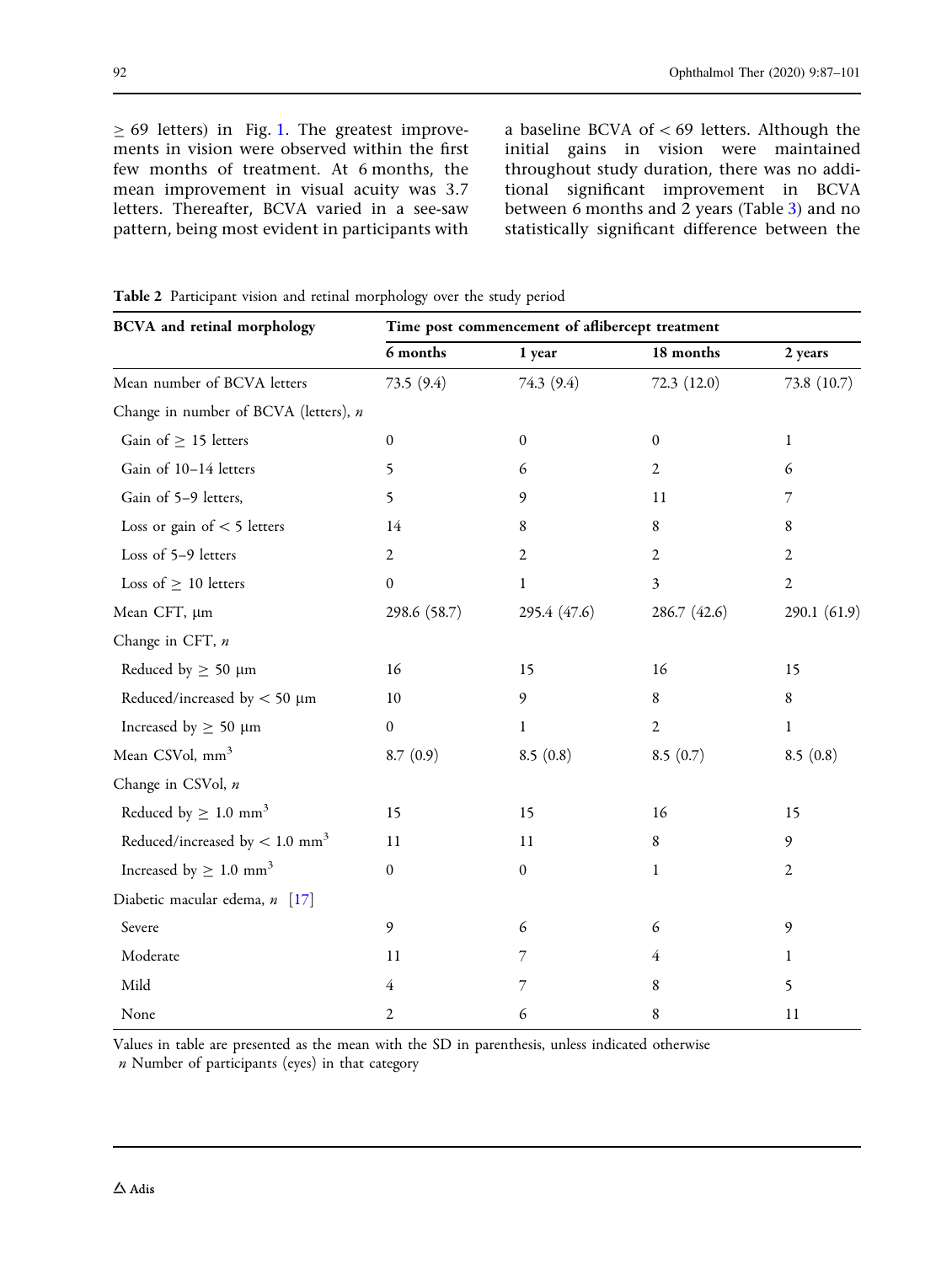mean vision gained in eyes with  $BCVA > 69$ letters and those with  $BCVA < 69$  letters at baseline (Fig. [1\)](#page-8-0) or between naive participants and those with previous bevacizumab exposure.

#### Anatomical Measures

Significant reductions in mean CFT were observed after one aflibercept injection, and at 6 months the proportion of participants with severe DME dropped to 34.6%; 57% of participants had a decrease in CFT of  $\geq 50 \,\mu m$ (Table [1\)](#page-4-0), and the mean CFT had decreased from 416.6 to 290.6  $\mu$ m. The mean change in CFT, after adjustment for covariates (age, sex, and previous laser treatment), is presented in Table [3](#page-7-0) and illustrated, according to baseline BCVA, in Fig. [2a](#page-10-0). The mean reduction in CFT after 2 years of intravitreal aflibercept treatment was 127.2 (95% confidence interval 162.5, 91.5)  $\mu$ m, but although the mean CFT continued to decrease over the course of the study, the additional reduction of  $10 \mu m$  after 6 months was not statistically significant (Table [3\)](#page-7-0).

At baseline the mean CFT of participants with a BCVA of  $<$  69 letters was lower than that of participants with a BCVA of  $> 68$  letters (Fig. [2](#page-10-0)a), but the differences between the two groups were not statistically significant at any time point, and the median change in CFT over the course of the study was similar in both groups  $(-92.5 \mu m \text{ and } -80 \mu m \text{ respectively}).$ Changes in CFT were accompanied by a significant reduction of  $1.6 \text{ mm}^3$  in CSVol, from 10.1 mm<sup>3</sup> at baseline to  $8.5$  mm<sup>3</sup> after 2 years (Tables [2,](#page-5-0) [3](#page-7-0); Fig. [2](#page-10-0)b). On average, participants previously treated with PRP laser treatment or bevacizumab had reductions in CFT of 35  $\mu$ m and  $36 \mu m$ , respectively, greater than naive patients ( $p < 0.05$ ).

### Number and Frequency of Aflibercept Injections

Twenty-five patients completed 1 year and 23 completed 2 years of follow-up. In the first year: three participants had their follow-up/treatment interval extended to 12 weeks, four were

extended to 10 weeks, six to 8 weeks and 6 weeks, while ten participants were maintained on a 4-weekly treatment regimen. In the second year, 18 of the remaining 25 participants (72%) had treatment intervals extended to  $> 8$  weeks 16 at intervals of 12 weeks.

Of the 23 participants who completed the study, the mean number of injections administered at the end of the first year was 11.2 (median 11; SD 1.56). In the second year this was reduced to 6.9 (median 6; SD 3.2). There were no significant differences between the mean number of injections given to patients with BCVA  $> 69$  or  $< 69$  letters at baseline.

Fifteen participants (5 female, 10 male) required bilateral anti-VEGF treatment over the course of the study (2 bevacizumab, 2 ranibizumab, and 11 aflibercept). Ten were diagnosed with clinically significant macular edema in their fellow eye at the same time as, or shortly after, commencing the study, but there were no statistically significant differences in any study outcomes between those receiving unilateral or bilateral anti-VEGF treatments.

### Adverse Effects

Adverse events occurring over the course of the study are listed in Table [4.](#page-10-0)

### Participant Withdrawal

Two male participants failed to complete the study due to unrelated serious adverse events that resulted in death: One after only 7 months treatment due to complications of a viral lung infection; the second at 21 months when he developed congestive cardiac failure associated with a concomitant heart condition. In addition, a female resident of a nursing home withdrew at 23 months due to logistical issues (Table [4\)](#page-10-0).

#### Other Adverse Events

The most commonly reported ophthalmic adverse events were progression of bilateral cataract, visual disturbance (spots/floaters), subconjunctival hemorrhage, and sticky/gritty eyes. Two participants developed vitreous hemorrhage in the second year of the study. but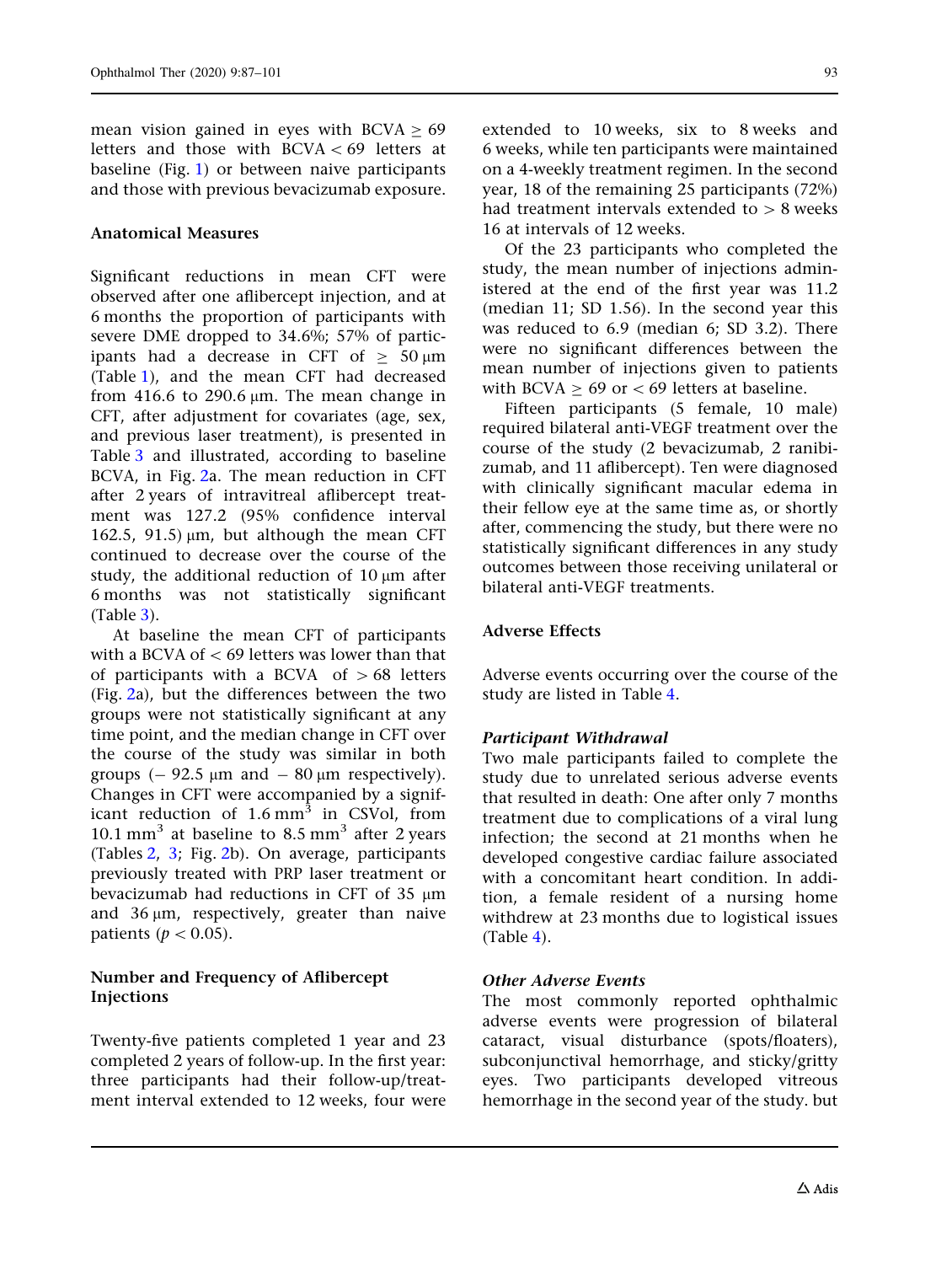<span id="page-7-0"></span>

|                            |                                                                          | THE POST PART CONTROL CONTROL CONTROL CONTROL CONTROL CONTROL CONTROL CONTROL CONTROL CONTROL CONTROL CONTROL CONTROL CONTROL CONTROL CONTROL CONTROL CONTROL CONTROL CONTROL CONTROL CONTROL CONTROL CONTROL CONTROL CONTROL                                                                                                                                                    |                                                  |                                                                                            |                                                |                                                                  |
|----------------------------|--------------------------------------------------------------------------|----------------------------------------------------------------------------------------------------------------------------------------------------------------------------------------------------------------------------------------------------------------------------------------------------------------------------------------------------------------------------------|--------------------------------------------------|--------------------------------------------------------------------------------------------|------------------------------------------------|------------------------------------------------------------------|
| Measures                   | Baseline to 6 months<br>post commencement<br>of aflibercept<br>treatment | Baseline to 12 months Baseline to18 months<br>post commencement<br>of aflibercept<br>treatment                                                                                                                                                                                                                                                                                   | post commencement<br>of aflibercept<br>treatment | Baseline to 24 months 6-12 months post<br>post commencement<br>of aflibercept<br>treatment | commencement of<br>aflibercept<br>treatment    | 12-24 months post<br>commencement of<br>aflibercept<br>treatment |
| (EDTRS<br>letters)<br>BCVA | 3.73 [1.10, 6.36]<br>$p = 0.007$                                         | 4.31 [1.64, 6.96]<br>$p = 0.002$                                                                                                                                                                                                                                                                                                                                                 | $2.23[-0.44, 4.88]$<br>$p = 0.108$               | 3.79 [1.12, 6.44]<br>p < 0.001                                                             | $0.57$ [-2.15, 3.30]<br>$p = 0.677$            | $-0.52$ [-3.26,<br>$p = 0.708$<br>2.22                           |
|                            | CFT (µm) $-117.96$ [-152.95,<br>$-82.98$ ]<br>p < 0.001                  | $- 121.68$ [-156.93,<br>$-86.19$ ]<br>p < 0.001                                                                                                                                                                                                                                                                                                                                  | $-130.72$ [-165.97,<br>$-95.23$<br>p < 0.001     | $-127.20$   $-162.45$ ,<br>$-91.71$<br>p < 0.001                                           | $-3.76$ [-39.90,<br>$p = 0.837$<br>32.50       | $-5.48$ $-42.00$ ,<br>$p = 0.837$<br>31.00]                      |
| $(mm^3)$<br>CSVol          | $-1.36[-1.76,$<br>$-0.96$<br>p < 0.001                                   | $-1.60$ $-2.00$ ,<br>$1.19$ ]<br>p < 0.001<br>$\overline{\phantom{a}}$                                                                                                                                                                                                                                                                                                           | $-1.57$ [ $-1.97$ ,<br>$-1.61$<br>p < 0.001      | $-1.60$ $-2.00$ ,<br>$-1.19$ ]<br>p < 0.001                                                | $-0.24$ [ $-0.65$ ,<br>$p = 0.252$<br>$0.17$ ] | $-0.0024$ $[- 0.42,$<br>$p = 0.997$<br>0.42                      |
|                            |                                                                          | p significance test determined by linear mixed models regression: BCVA adjusted for repeated measures, patient age, sex, baseline HbA1c, and baseline BCVA; CFT<br>and CSVol adjusted for repeated measures, patient age, sex, baseline HbA1c, and previous laser therapy<br>Values in table are presented as the mean with the 95% confidence interval given in square brackets |                                                  |                                                                                            |                                                |                                                                  |

covariates Table 3 Mean changes in visual acuity and anatomical measures between baseline and follow-up, after adjustment for covariates een baseline and follow-un after adjustment for  $\frac{1}{2}$ Table 3. Mean changes in visual acuity and anatomical mea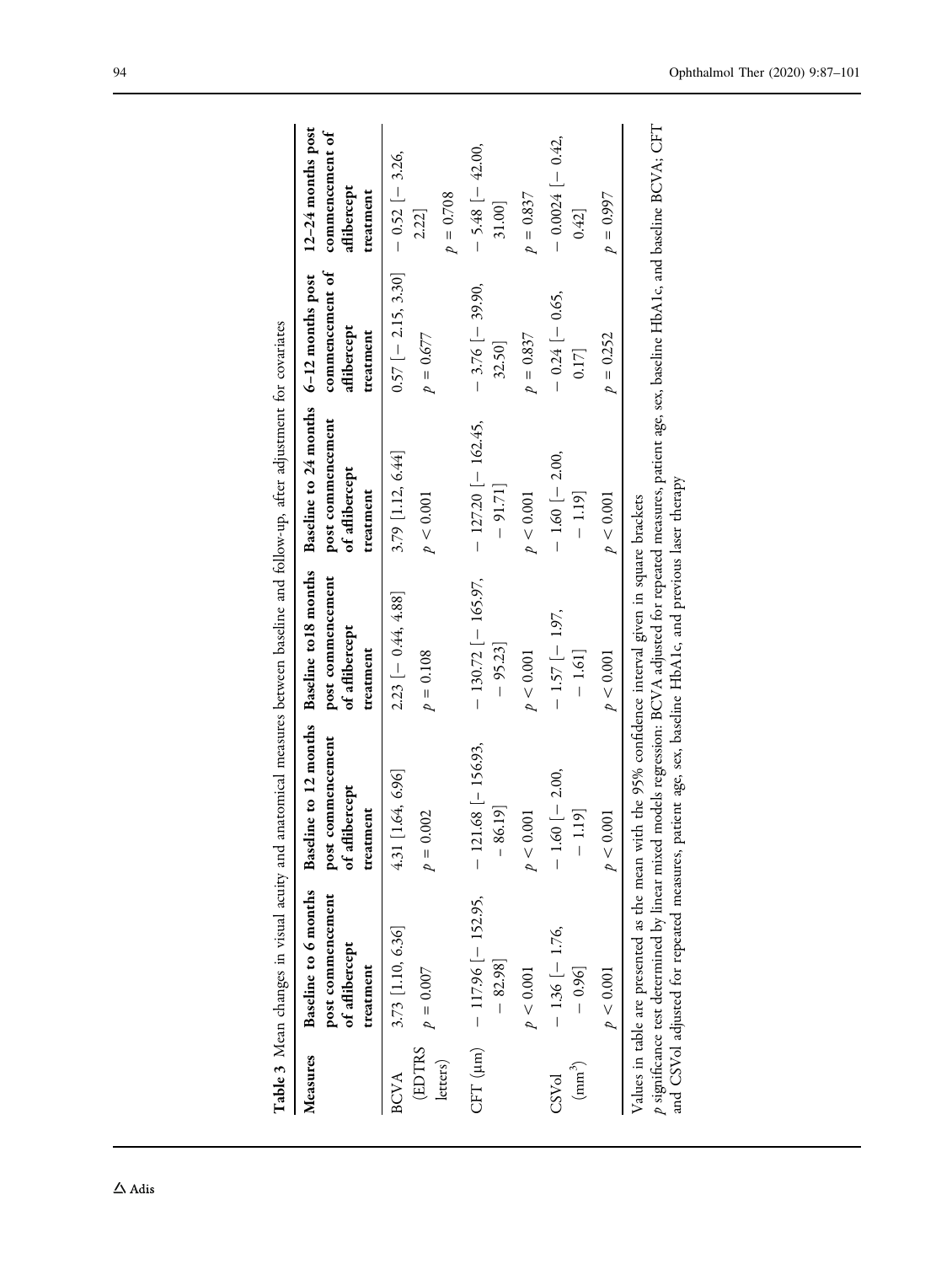<span id="page-8-0"></span>

Fig. 1 Change in best-corrected visual acuity (BCVA) Early Treatment Diabetic Retinopathy Scale (ETDRS) letter score over the course of the study for all participants and according to baseline BCVA. Change in BCVA was

there were no instances of endophthalmitis or retinal detachment.

The most commonly reported non-ocular adverse events were respiratory tract infections and complications associated with concomitant disease, most commonly diabetes (unstable blood sugars and complications associated with diabetic renal disease) or cardiovascular disease. Two patients had thromboembolic events that led to hospitalization.

### **DISCUSSION**

This study has demonstrated that significant improvements in visual acuity and a reduction in DME severity are possible using a T&E regimen of aflibercept in routine clinical practice over a period of 2 years. Approximately 54% of adjusted for repeated measures, patient age, sex, baseline glycosylated hemoglobin and baseline BCVA. Error bars indicate the standard deviation (SD)

participants improved their visual acuity by  $\geq 1$ line, and 69% had an improvement in the severity of their DME.

The observed improvement in participant visual acuity over 2 years (4 letters) was, however, lower than that observed in two pivotal large randomized clinical trials (VISTA and VIVID) [\[13\]](#page-13-0) in which aflibercept was administered every 4 or 8 weeks after five monthly loading injections and the mean improvement in vision was 10.7 and 12.5 letters, respectively. Our results were similarly modest when compared to the Diabetic Retinopathy Clinical Research Network (DRCR.net) Protocol T study [\[18,](#page-13-0) [19\]](#page-13-0), which compared the efficacy of aflibercept with ranibizumab and bevacizumab treatment for DME when all were used according to the same treatment regimen: six monthly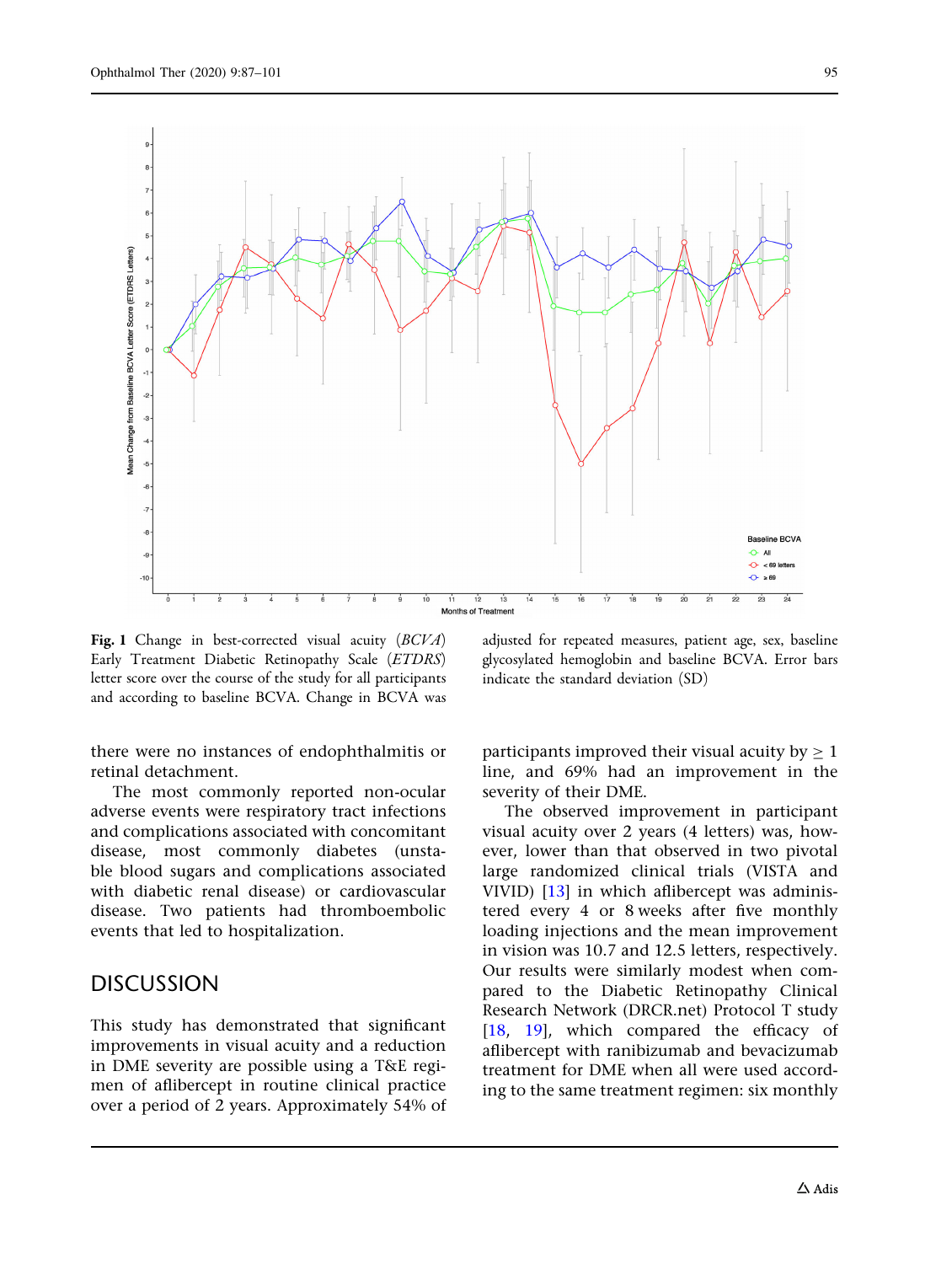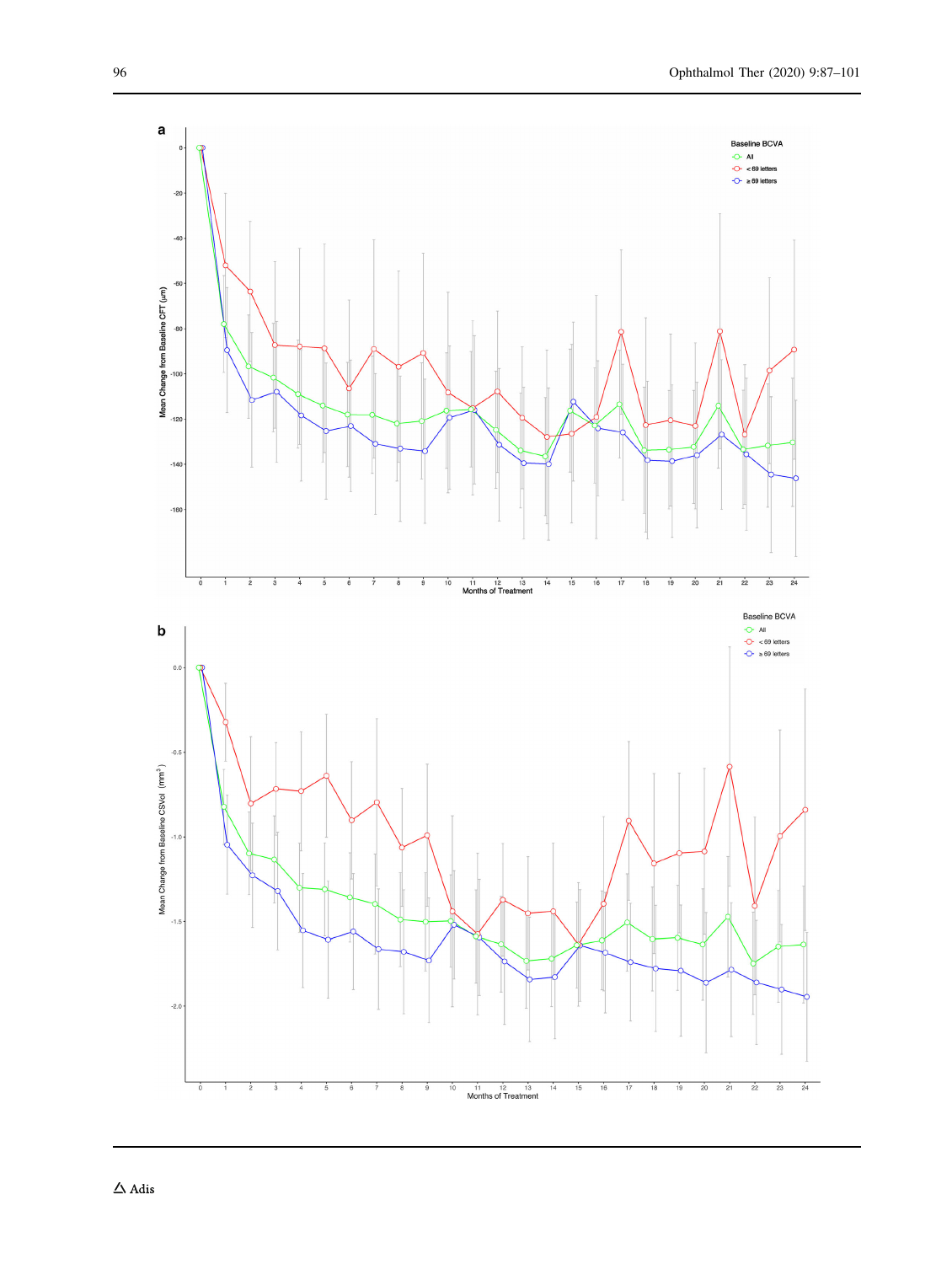<span id="page-10-0"></span>b Fig. 2 a Mean change in central retinal thickness within 1 mm of the fovea (CFT) over the course of 2 years of aflibercept treatment for all participants and according to baseline BCVA. b Mean change in central subfoveal volume within 6 mm of the fovea (CSVol) over the course of 2 years of aflibercept treatment, for all participants and according to baseline BCVA. CFT was measured by spectral domain-optical coherence tomography (Heidelberg Spectralis; Heidelberg Engineering Inc., Heidelberg, Germany). CFT and CSVol adjusted for repeated measures, patient age, sex, baseline glycosylated hemoglobin, and previous laser therapy. Error bars indicate the SD

loading injections followed by monthly followup visits for review and intravitreal injection and complete focal grid laser therapy as required. After 2 years, the mean BCVA of participants receiving aflibercept had improved by 12.8 letters compared to 10 letters and 12.3 letters for bevacizumab and ranibizumab, respectively [\[19\]](#page-13-0).

A possible explanation for the lower improvement in mean BCVA observed in our participants may be the observation made by the DRCR investigators that the level of improvement in vision in patients treated with aflibercept over the course of 2 years was dependent on the baseline visual acuity score [\[19\]](#page-13-0). Although the baseline visual acuity inclusion criteria for this study was in accordance with those for the VIVID/VISTA [[12](#page-13-0)] and DRCR.net Protocol T [\[19\]](#page-13-0) trials (between 24 and 78 EDTRS letters), none of our participants had a baseline BCVA of  $<$  50 letters. Mean baseline BCVA for the participants in our study was 70 letters overall (61 letters in those with BCVA  $\lt$ 69 letters) compared to 60 and 65 letters for the VISTA/VIVID [[12](#page-13-0)] and DRCR.net Protocol T [[19](#page-13-0)] trials, respectively. In addition, 50% of Protocol T participants had a visual acuity of  $\lt 69$  letters at baseline compared to only 30% of our participants. Our study is therefore more prone to the ceiling effects limiting the total number of letters that may be gained by individual participants with baseline BCVA of  $\geq$  70 letters. The higher baseline BCVA in our participants is a likely consequence of our source population, who were patients attending clinic for regular ophthalmic review which facilitates earlier

detection of visual decline and recommencement of treatment where appropriate. Patients

Table 4 Serious adverse events and non-serious adverse events observed/reported by more than one participant over the course of the study

| Ophthalmic events                   | Total number   | <b>Serious</b> | Non-ophthalmic events      | Total          | Serious          |
|-------------------------------------|----------------|----------------|----------------------------|----------------|------------------|
| Cataract                            | 6              |                | Cold/flu symptoms          | 10             | $\boldsymbol{0}$ |
| Visual disturbance (spots/floaters) | 6              |                | Hypo/hyperglycemia         | 4              | $\overline{2}$   |
| Subcutaneous hemorrhage             | 7              |                | Chest infection            | 4              | $\overline{2}$   |
| Post-injection pain                 | $\overline{2}$ |                | Renal failure              | $\overline{2}$ | 1                |
| Stinging eyes                       | $\overline{2}$ |                | Allergy NOS                | $\overline{2}$ | 1                |
|                                     |                |                | Gastroenteritis            | 2              | 1                |
| Vitreous hemorrhage                 | 2              | 2              | Cerebrovascular accident   | 1              |                  |
|                                     |                |                | Congestive cardiac failure | 1              | 1                |
|                                     |                |                | Myocardial infarction      | 1              | 1                |
|                                     |                |                | Angina exacerbation        | 1              | 1                |
|                                     |                |                | Hypocalcemia               | 1              | 1                |
|                                     |                |                | Respiratory failure        | 1              | 1                |

NOS Not otherwise specified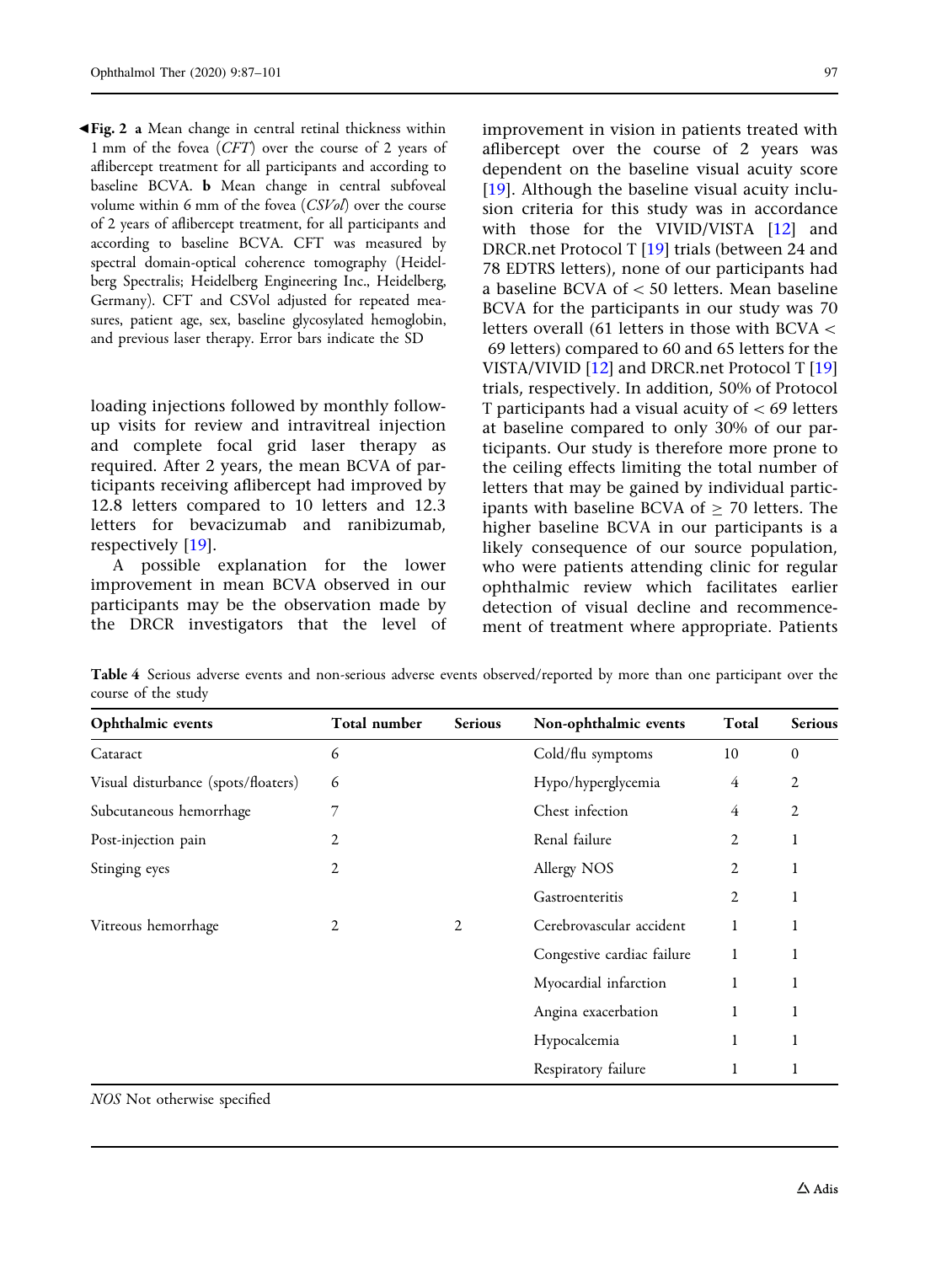recruited into large industry-funded clinical trials may be more likely to include those who might not be able to afford regular visits to an ophthalmology clinic and whose disease may have gone unchecked until study recruitment.

In contrast to the BCVA, mean baseline CFT and CSVol in this study were comparable to the aflibercept arm of Protocol T (CFT 416 [SD 121]  $\mu$ m and CSVol 10.1 [SD 1.6]  $\text{mm}^3$  vs. CFT 412 [SD 130] μm and CSVol 8.9 [SD 1.9] mm<sup>3</sup>, respectively) [[19](#page-13-0)]. The change in CSVol was similar in the two studies  $(-1.58$  [SD 1.72]  $mm<sup>3</sup>$ vs.  $-1.7$  [SD 1.6] mm<sup>3</sup>, respectively), but the mean improvement in CFT observed between baseline and 2 years was  $50 \mu m$  less in all but two participants in our study, who were noncompliant with their 4-weekly injection schedule, with a reduced CFT.

At 2 years, previous exposure to PRP was associated with a greater reduction in CFT. However, although the current study protocol included focal laser therapy as a potential rescue measure, none of our participants with persistent severe DME (34.6%) were administered this treatment over the 2 years of the study as, with the exception of two patients (with reductions in BCVA of 9 and 11 letters), their vision was either maintained or improved. Over the 2 years of the Protocol T study, 31% of patients in the aflibercept arm had at least one session of focal grid laser therapy for persistent DME [[19](#page-13-0)]. It is possible that if our participants had received treatment our outcomes may have been more comparable, although a post hoc analysis of Protocol T data suggested that any additional benefit of focal laser therapy was only apparent in participants with poor vision who were in the bevacizumab arm of the trial [\[20\]](#page-13-0).

In a post hoc analysis, participants with anti-VEGF exposure prior to commencing the study had a greater reduction in CRT compared to naive participants. This is in contrast to the results of the VISTA  $[21]$  and Protocol T  $[19]$  $[19]$  $[19]$ , where visual and anatomical outcomes of patients in the aflibercept arms of the study were independent of previous anti-VEGF exposure. Further investigation of this and other contributory factors that may be associated with better outcomes in previously treated patients was outside the scope of this study.

This study was initiated prior to the publication of the DRCR.net Protocol T trial that demonstrated the effectiveness of a PRN treatment schedule and before aflibercept was routinely available for the treatment of DME in Australia. The T&E regimen is regarded as a proactive, cautious approach to treatment which minimizes disease recurrence and reduces the number of patient visits to clinic [\[16\]](#page-13-0). In addition to freeing up clinic time for others, this regimen can make clinic visits less stressful for patients as they can anticipate the treatment and will be able to plan their visit (e.g., transport requirements) accordingly. In the current study, the median number of aflibercept treatments (11 (interquartile range [IQR] 10–12) in the first year and six (IQR 5–8.5) in the second year) was comparable to that observed in the Protocol T  $(9 (IQR 8-11)$  and 5  $(IQR 2-7)$  in the first and second years, respectively). The downside of T&E regimens, however, is that patients are treated at pre-defined intervals and when treatment might be deemed unnecessary in a PRN regimen. Of the 12 participants who had their treatment intervals extended to 12 weeks, 11 continued to receive aflibercept treatment at 12-weekly intervals with no evidence of DME on the OCT scans. Such unnecessary treatments expose patients to increased risk of adverse events associated with intravitreal injection and would also make the cost of treatment more expensive than it need be. Therefore, physicians need to consider the risks and benefits of any treatment regimen to individual patients.

The weaknesses of this study include the lack of any comparator group and its sample size. As observed in other anti-VEGF T&E studies, the changes in visual acuity, CFT, and CSVol over the [2](#page-10-0) years (Figs.  $1, 2$  $1, 2$ ) fluctuated over time as participant treatment intervals were extended. Smaller sample size results in greater fluctuations as individual participant results have more weight over the sample. This was particularly evident among participants with a BCVA of  $\lt$ 69 letters, when our data was stratified according to baseline BCVA, where delays to treatment, caused by one patient's non-compliance, had a negative effect on improvements previously observed.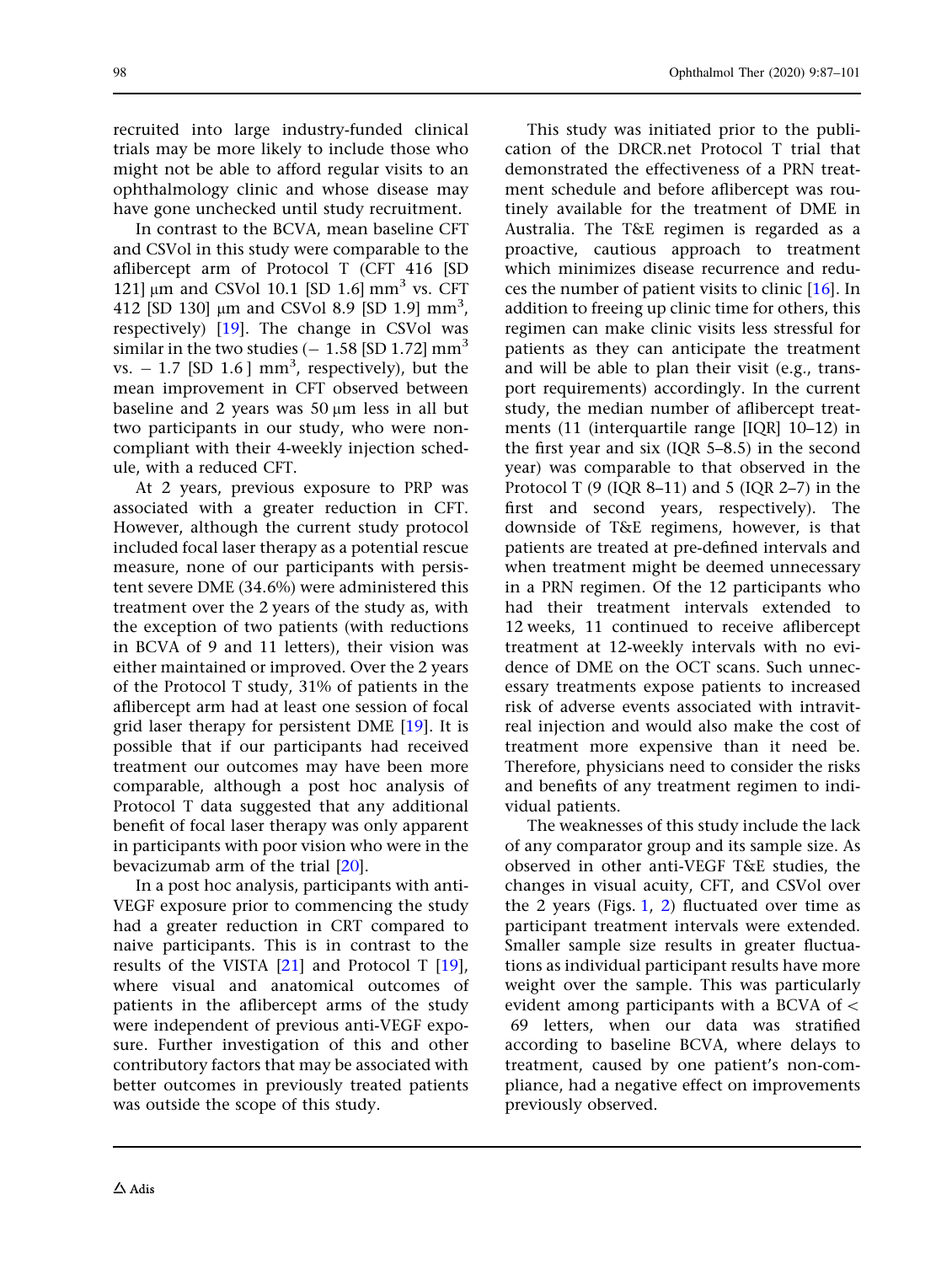<span id="page-12-0"></span>This is the first 2-year prospective study of aflibercept for DME conducted in a routine clinical situation in patients with no or minimal recent exposure to anti-VEGF treatment. The few clinic-based prospective T&E studies conducted to date have investigated the efficacy of bevacizumab [\[22\]](#page-13-0) or ranibizumab [[23](#page-13-0)[–25\]](#page-14-0), but most prospective studies have concentrated on the outcomes of aflibercept treatment in patients non-responsive to other anti-VEGF treatments [[26–29\]](#page-14-0) or using loading followed by an 8-weekly regimen [[30](#page-14-0)], with results similar to that observed in the VIVA/VISTA.

### **CONCLUSION**

The results of this study indicate that a T&E regimen of aflibercept is effective and a practical alternative to a PRN treatment schedule for the majority of patients presenting with DME. Extension periods beyond 12 weeks should be employed to reduce patient overtreatment, but the latter is more likely in the third year of treatment and beyond.

### ACKNOWLEDGMENTS

We are grateful to the patients who participated in this study. Thanks also to Dr Guy Bylsma and Dr Andrew Traill who, along with Clinical Professor Nitin Verma and Professor Alex Hewitt, were Clinical Investigators on this study and provided advice on the study protocol in addition to identifying and caring for study participants.

Funding. This investigator-initiated study was supported by Bayer Australia Ltd. who provided the study treatment and some financial assistance but did not contribute to the study design, analysis, or preparation of this manuscript. No funding was received for the publication of this article.

Authorship. All named authors meet the International Committee of Medical Journal Editors criteria for authorship of this article, take responsibility for the integrity of the work as a whole, and have given their approval for publication of this version.

Disclosures. Beverley A. Curry, Paul G. Sanfilippo, Sarah Chan, Alexander W. Hewitt, and Nitin Verma have nothing to declare.

Compliance with Ethics Guidelines. Institutional ethics approval was obtained from the Tasmanian Health and Medical Research Ethics Committee (THMREC) prior to study commencement, Protocol Ref No: H0014556 and registered with the Australian New Zealand Clinical Trials Registry (ANZCTR), ACTRN12618000428268. Informed consent was obtained from all participants, prior to enrolment, in accordance with Springer's ethical policies. The study adhered to the tenets of the 1964 Declaration of Helsinki, as revised in 2013, and to the protocol approved by THMREC.

Data Availability. The de-identified participant datasets analysed in preparation of this manuscript may be available from the corresponding author if a reasonable request is received and the research study proposed has ethical approval.

Open Access. This article is distributed under the terms of the Creative Commons Attribution-NonCommercial 4.0 International License ([http://creativecommons.org/licenses/](http://creativecommons.org/licenses/by-nc/4.0/) [by-nc/4.0/](http://creativecommons.org/licenses/by-nc/4.0/)), which permits any noncommercial use, distribution, and reproduction in any medium, provided you give appropriate credit to the original author(s) and the source, provide a link to the Creative Commons license, and indicate if changes were made.

# **REFERENCES**

- 1. International Diabetes Federation. Diabetes and Blindness due to DME. 2011. [http://www.idf.org/](http://www.idf.org/sites/default/files/idf-europe/IDF%20Toolkit_Backgrounder_FINAL.pdf) [sites/default/files/idf-europe/IDF%20Toolkit\\_](http://www.idf.org/sites/default/files/idf-europe/IDF%20Toolkit_Backgrounder_FINAL.pdf) [Backgrounder\\_FINAL.pdf](http://www.idf.org/sites/default/files/idf-europe/IDF%20Toolkit_Backgrounder_FINAL.pdf). Accessed 6 June 2014.
- 2. World Health Organization. Global status report on non communicable diseases 2012. Geneva: World Health Organization; 2014.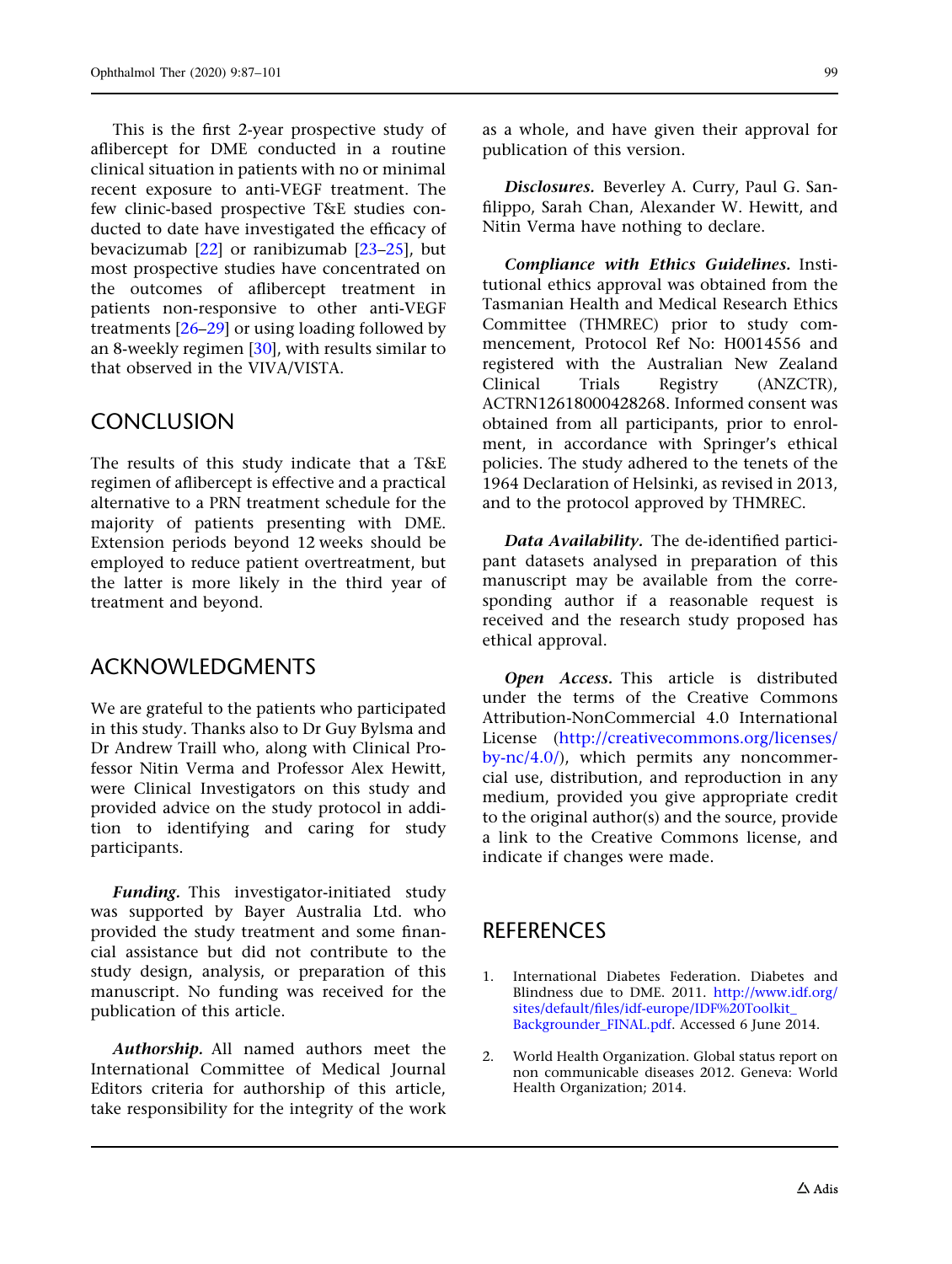- <span id="page-13-0"></span>3. Australian Institute of Health and Welfare 2014. Cardiovascular disease, diabetes and chronic kidney disease: Australian facts: Prevalence and incidence. Cardiovascular, diabetes and chronic kidney disease series no. 2. Cat. no. CDK 2. Canberra: AIHW. [http://www.aihw.gov.au/publication-detail/?id=](http://www.aihw.gov.au/publication-detail/%3fid%3d60129549616) [60129549616](http://www.aihw.gov.au/publication-detail/%3fid%3d60129549616).
- 4. Keel S, Xie J, Foreman J, von Wijngaarden P, Taylor H, Dirani M. The prevalence of diabetic retinopathy. The National Eye Health Survey. Ophthalmology. 2017;124:977–84.
- 5. Early Treatment Diabetic Retinopathy Study Research Group. Photocoagulation for diabetic macular edema: early treatment diabetic retinopathy study report No. 1. Arch Ophthalmol. 1985;103:1796–806.
- 6. Aiello LP, Avery RL, Arrigg PG, et al. Vascular endothelial growth factor in ocular fluid of patients with diabetic retinopathy and other retinal disorders. N Engl J Med. 1994;131:1480–7.
- 7. Ciulla TA, Amador AG, Zinman B. Diabetic retinopathy and diabetic macular edema: pathophysiology, screening, and novel therapies. Diabetes Care. 2003;26(9):2653–64.
- 8. Ferrara N, Damico L, Shams N, Lowman H, Kim R. Development of ranibizumab, an anti-vascular endothelial growth factor antigen binding fragment, as therapy for neovascular age-related macular degeneration. Retina. 2006;26:859–70.
- 9. Mitchell P, Bandello F, Schmidt-Erfurth U, et al. The Restore study: ranibizumab monotherapy or combined with laser versus laser monotherapy for diabetic macular edema. Ophthalmology. 2011;118: 615–25. [https://doi.org/10.1016/j.ophtha.2011.01.](https://doi.org/10.1016/j.ophtha.2011.01.031) [031.](https://doi.org/10.1016/j.ophtha.2011.01.031)
- 10. Rajendram R, Fraser-Bell S, Kaines A, et al. A 2-year prospective randomized controlled trial of intravitreal bevacizumab or laser therapy (BOLT) in the management of diabetic macular edema: 24-month data: report 3. Arch Ophthalmol. 2012;130:972–9.
- 11. Do DV, Nguyen QD, Boyer D, et al. One -year outcomes of the da Vinci Study of VEGF trap-eye in eyes with diabetic macular edema. Ophthalmology. 2012;119:1658–65.
- 12. Korobelnik J-F, Do DV, Schmidt-Erfurth U, et al. Intravitreal aflibercept for diabetic macular edema. Ophthalmology. 2014;121(11):2247–54.
- 13. Brown DM, Schmidt-Erfurth U, Do DV, et al. Intravitreal aflibercept for diabetic macular edema: 100-week results from the VISTA and VIVID studies. Ophthalmology. 2015;122:2044–52.
- 14. Papadopoulos P, Martin J, Ruan Q, et al. Binding and neutralization of vascular endothelial growth factor (VEGF) and related ligands by VEGF Trap, ranibizumab and bevacizumab. Angiogenesis. 2012;15:171–85. [https://doi.org/10.1007/s10456-](https://doi.org/10.1007/s10456-011-9249-6) [011-9249-6.](https://doi.org/10.1007/s10456-011-9249-6)
- 15. Rakic JM, Lambert V, Devy L, et al. Placental growth factor, a member of the VEGF family, contributes to the development of choroidal neovascularisation. Invest Ophthalmol Vis Sci. 2003;44(7):3186–93.
- 16. Freund KB, Korobelnik JF, Devenyi R, et al. Treatand-extend regimens with anti-VEGF agents in retinal diseases: a literature review and consensus recommendations. Retina. 2015;35:1489–506.
- 17. Koleva-Georgieva DN, Sivkova NP. Types of diabetic macular edema assessed by optical coherence tomography. Folia Med. 2008;50:30–8.
- 18. Wells JA, Glassman AR, Ayala AR, et al. Aflibercept, bevacizumab, or ranibizumab for diabetic macular edema. Diabetic Retinopathy Clinical Research Network. N Engl J Med. 2015;372:1193–203.
- 19. Wells JA, Glassman AR, Ayala AR, et al. Diabetic Retinopathy Clinical Research Network. Aflibercept, bevacizumab, or ranibizumab for diabetic macular edema: two year results from a comparative effectiveness randomised clinical trial. Ophthalmology. 2016;123:1351–9.
- 20. Jampol LM, Glassman AR, Bressler NM, et al. Diabetic retinopathy clinical research network antivascular endothelial growth factor comparative effectiveness trial for diabetic macular edema. Additional efficacy post hoc analyses of a randomized clinical trial. JAMA Ophthalmol. 2016;134(12): 1429–34. [https://doi.org/10.1001/jamaophthalmol.](https://doi.org/10.1001/jamaophthalmol.2016.3698) [2016.3698.](https://doi.org/10.1001/jamaophthalmol.2016.3698)
- 21. Do DV, Nguyen QD, Vitti R, et al. Intravitreal Aflibercept injection in diabetic macular edema patients with and without prior anti-vascular endothelial growth factor treatment. Outcomes from the Phase 3 program. Ophthalmology. 2016;123:850–7.
- 22. Sugimoto M, Ichio A, Nunome T, Kondo M. Two year result of intravitreal bevacizumab for diabetic macular edema using treat and extend protocol. Medicine. 2017;96:16.
- 23. Prunte C, Fajnkuchen F, Mahmood S, et al. Ranibizumab 0.5 mg treat-and-extend regimen for diabetic macular oedema:the RETAIN study. Br J Ophthalmol. 2016;100:787–95.
- 24. Payne JF, Wykoff CC, Lloyd-Clark W, Bruce BB, Brown DM. Randomized trial of treat and extend ranibizumab with and without navigated laser for